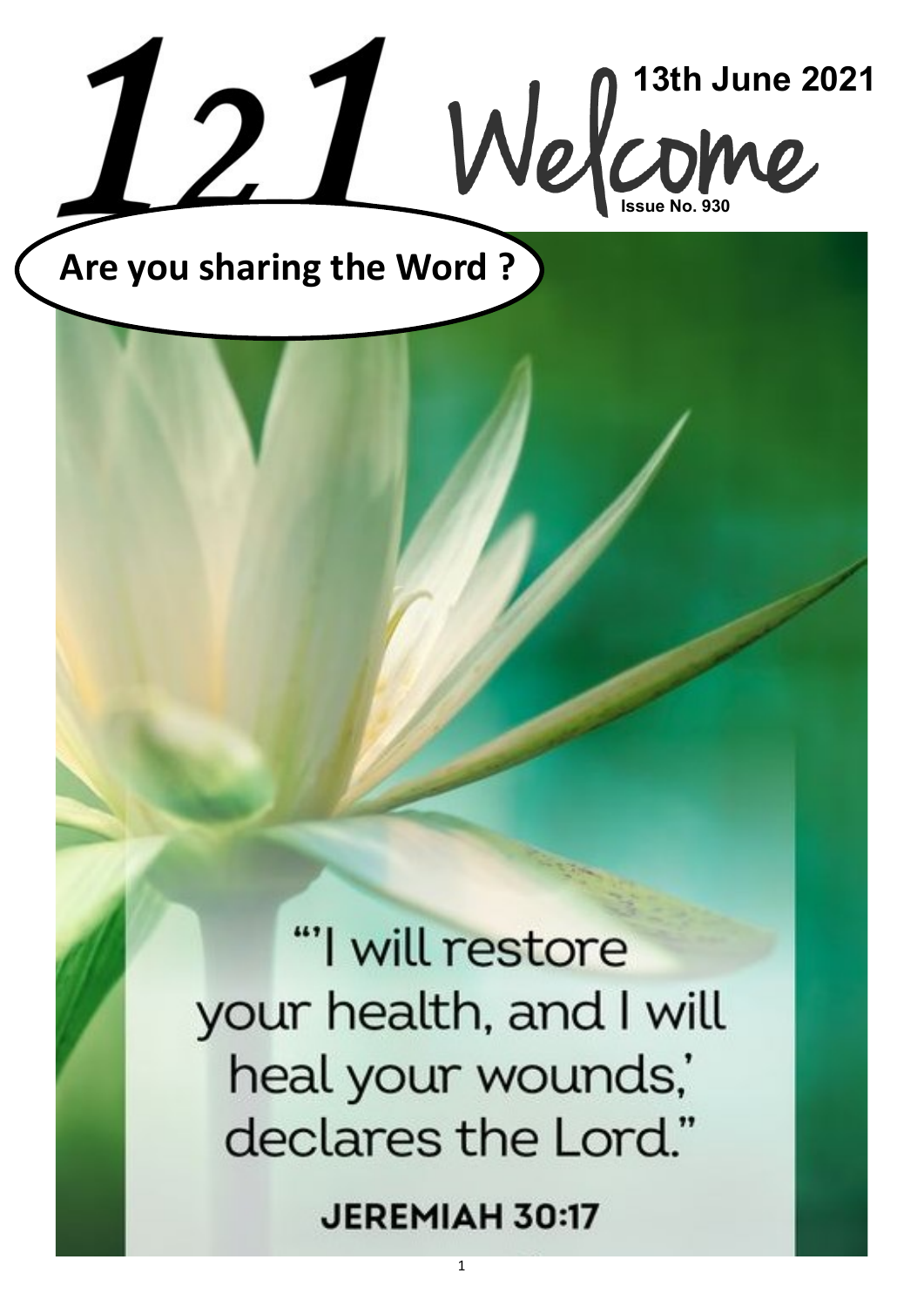# **YOU TUBE SUNDAY SERVICE STREAMING LINK YOU TUBE SUNDAY SERVICE STREAMING LINK**

**[https://www.youtube.com/channel/UCqTPdwPeUXD1TIFuG76xLfg](https://nam12.safelinks.protection.outlook.com/?url=https%3A%2F%2Fwww.youtube.com%2Fchannel%2FUCqTPdwPeUXD1TIFuG76xLfg&data=04%7C01%7C%7C98819de32b254e54143f08d89b609eed%7C84df9e7fe9f640afb435aaaaaaaaaaaa%7C1%7C0%7C637430186562964999%7CUnknown%7CTWFpbGZsb3d8e) <https://www.youtube.com/channel/UCqTPdwPeUXD1TIFuG76xLfg>**

#### **TEA BREAK PICNIC**

Permission has now been given to hold a "picnic" meeting in the Church Grounds, prior to resumption of meetings in the Hall. We will meet at 2pm. Weather permitting, probably on a Friday afternoon(s) once in June. Open to existing Teabreak members and anyone who has heard about us and who would like to come. Prebooking will be required**.** We will have more information and need to ask you some questions, so please speak to us. Anyone able to volunteer to help bring tables and chairs from the hall and set-up from 1pm, would also be much appreciated. To book or Volunteer: - Please ring Richard on 707894 or Peter on 934915 (See the June Teabreak Pamphlet for more details.) Email address on back of pamphlet.

### **SERVICES**

## **SUNDAYS**

**8.00am BCP communion at** 

**Emmanuel side chapel**

**10.00am**

**In-person service at St Paul's** 

**10.30am**

**Our main gathering together – on [Facebook](https://www.facebook.com/emmanuelwithstpauls/) or [YouTube—](https://www.youtube.com/channel/UCqTPdwPeUXD1TIFuG76xLfg)**

**and in-person in church**

**(we may gather for singing outside at 10.15am) 9.00pm**

**A short service of [Compline](https://www.emmanuelplymouth.co.uk/Publisher/File.aspx?ID=259665) on [Facebook](https://www.facebook.com/emmanuelwithstpauls/)**

## ALL OTHER DAYS:

**9.00am Monday – Saturday**, **Morning prayers on [Facebook](https://www.facebook.com/emmanuelwithstpauls/) 10.30am Wednesday**

**Short agape service on [Zoom](https://us02web.zoom.us/j/87669471222?pwd=amNNVGJ4QmtIeFhlTlFmRTRTV29ndz09) You can also attend in church**

**9.00pm Every day,**

**[Compline](https://www.emmanuelplymouth.co.uk/Publisher/File.aspx?ID=259665) on [Facebook](https://www.facebook.com/emmanuelwithstpauls/)**

EWER ERDAY **This week' focus[…..](https://emmanuelsp.churchinsight.com/Publisher/File.aspx?ID=284163)** 727 **7.30PM ZOOM ID** 141 678 796 **EARLY BIRD PRAYERS** Early bird Prayer Meeting every Friday at 8am on **[Zoom](https://us02web.zoom.us/j/87286367757?pwd=d1RRYTVWNG5SMUNDMUhoRmY2RlNBUT09)** 516 055 871 usual password Or join Steven Anderson in the Oval Room at Emmanuel

**A SPECIAL THANK YOU….**

**To all those who contributed to the recent** 

**Mini Explorers project—thank you !**

**Holly** 

**WEEKLY PRAYER ROOM [7.30pm Wednesdays / ZOOM ID: 141 678 796 / Usual password](https://us04web.zoom.us/j/141678796?pwd=VERURTVtcWQzbkZvdXFRMnJpKzg3dz09)**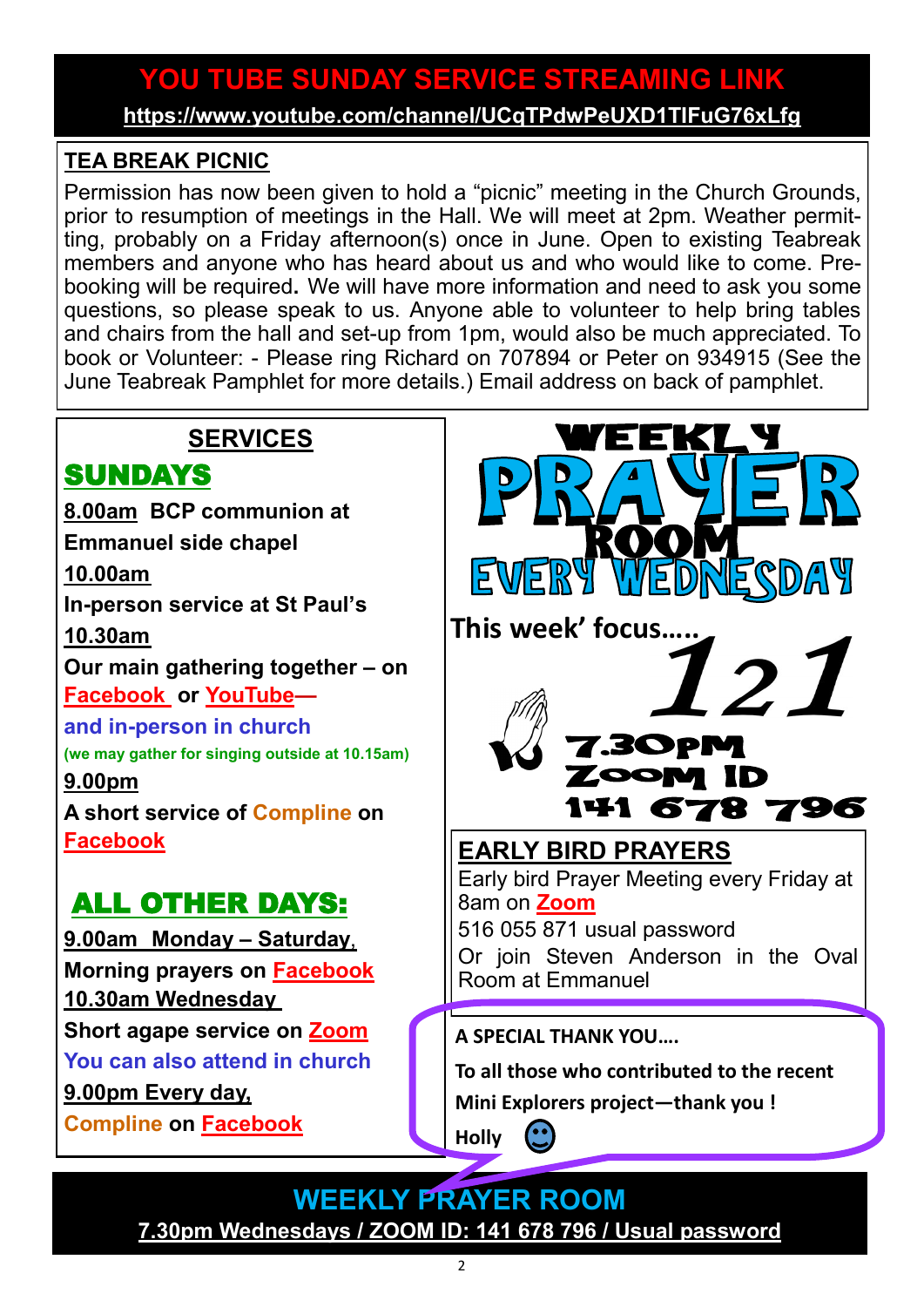## **WEBSITE LINK WEBSITE LINK**

#### **https://www.emmanuelplymouth.co.uk/ <https://www.emmanuelplymouth.co.uk/>**

#### **PARISH MAGAZINE**

The latest edition is now online, with loads to read including an article on Christian Aid, Tales from the Mission Field and the History of St Paul's.

#### **SIDE CHAPEL PRAYERS DURING HOLY COMMUNION**

We are reaching out to our old rota friends to see whether they are willing to carry on. In the past, duties came round twice a year for a month when there is HC. There is already one space and there may be more, including those willing to be 'super subs'. If you feel this important ministry is for you please contact Ron Wheeler. Thank You.

#### **Support the Mission of the Month – [Sahodar.UK](https://sahodaruk.weebly.com/)**

**a Christian charity supporting Education, Health and Community Development in Nepal. Find out more from their website or from Liza Crewe, Becky or Graham Bale in our congregation, or come to the coffee morning on June 27 –** *more details to follow*

**If you would like to give an outright donation and add gift aid, please contact Dominie Burns**

**Or buy a delicious homemade cake or preserve, all proceeds to Sahodar. Here is what is on offer this week: -**

**CAKES –**

*Bakers are eager to offer you their wares – don't be shy*

**Banana Bread contact Mary Orchard 01752 668564 Classic Victoria Sandwich and/or Ginger Cake Sheila Tigwell 01752 651515 Chocolate Devil's cake contact Rosemary and Chris Tremaine 01752 263217 Flapjacks contact Anne Tillett 07717 378474 Fruit cake, Chocolate cake, contact Aileen Nuttall 01752 224400 Lemon Drizzle Cake contact Dominie Burns 01752 665446 Teabread contact Ginnie Serpell 01752 261751 Iced coffee sponge, with or without walnuts, Linda Wheeler 01752 227003 Walnut and Banana Loaf with frosted Icing Janet Asman 01752 771067**

#### **PRESERVES**

**Marmalade, jam or chutney contact Dominie Burns 01752 665446 Crab Apple Jelly contact Aileen Nuttall 01752 224400**

**Please ring the donor to order and arrange collection or delivery. Any queries: Linda Wheeler 01752 227003 or Dominie Burns 01752 665446**

### **MAGAZINE LINK**

**<https://www.emmanuelplymouth.co.uk/Publisher/File.aspx?ID=284577>**